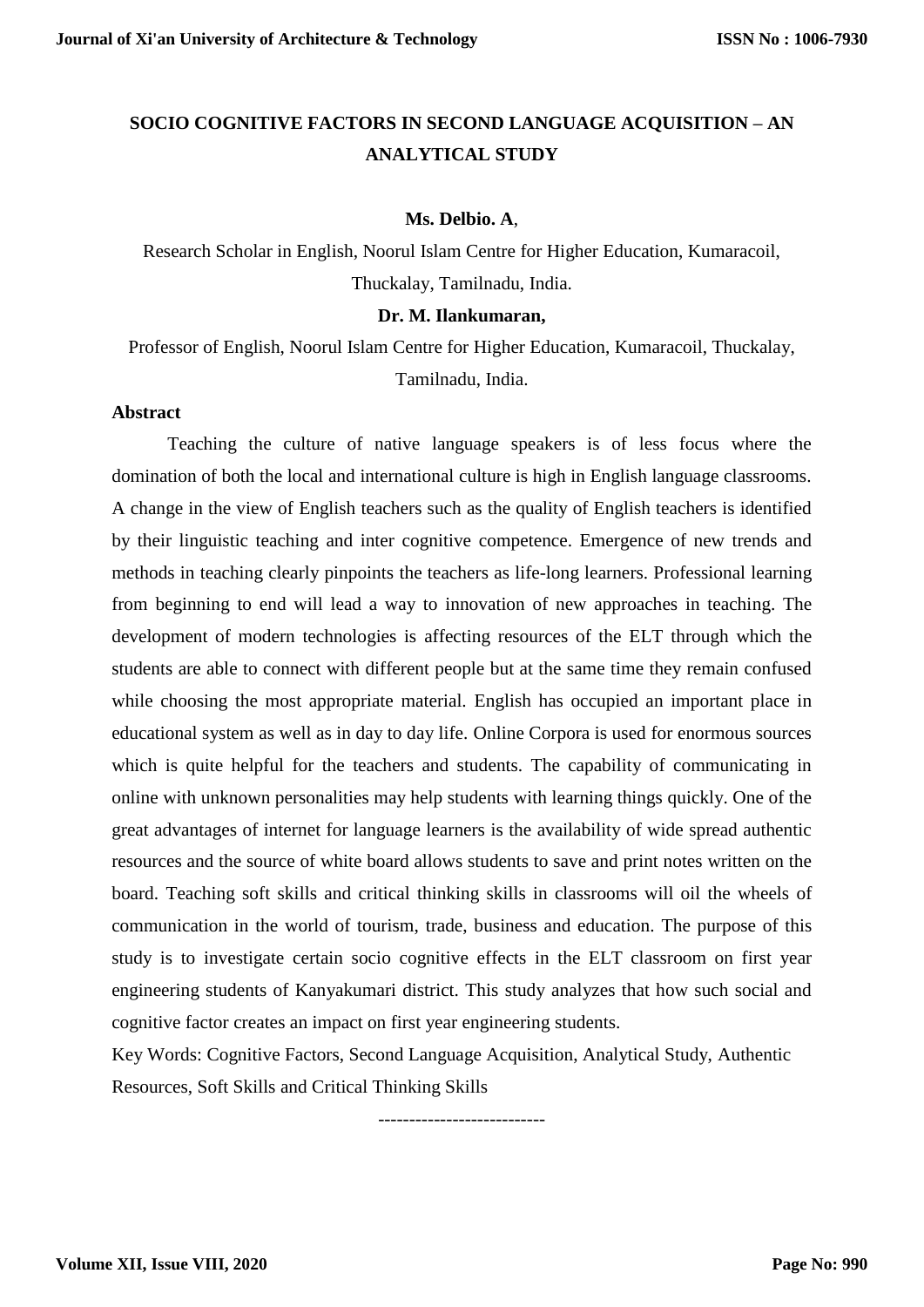# **Introduction**

In the classroom, teachers have to evaluate the stage of a student. This allows the teacher to assist the students' performance and efforts easily. Teachers have to step backward and witness students level that they can easily implement the device of speaking easily in the mind of the students. One can say that it is the part of the educator to structure a classroom atmosphere. The atmosphere framed by teachers has to transcend the wall so that second language acquisition becomes possible. In order to become a confident user of language, it has to be functioned obviously without any traditional approaches. Acquisition permits meaningful interaction of language naturally in which language learners are more concerned with the form of their utterances and words. The words and sounds made by students as well as teachers are enlightening the process of second language acquisition. The second language has acquainted with the linguistic and psychological theories of acquisition.

# **Effects of Socio Cognitive Factors**

While analyzing about the social system of language learning among students, a keen look can be had on how educators for managing cognitive contexts in classrooms.For ertain prescribed appropriate social participation, teachers should be aware of child development, peer collaboration, the social event, patterns of exchange, collaboration, participation and ground rules. To be a skillful and successful language learner, one has to make use of all social and cognitive skills to be a master in that particular language. Development comes from social elements to an individual right from the childhood. Communication is human, social and interpersonal.

The child in the classroom learns how to use a language as a tool for communication. Learner's knowledge attitude and practices are influenced by social and cognitive factors. As every learner has different styles in language learning process, it is very difficult to accommodate those styles of learners especially while teaching to a large number of students. To overcome this situation, providing multiple learning activities and techniques that incorporates multiple content delivery styles and approaches can be adopted. Learners' cognitive background also creates a great impact on various aspects of their language learning process.

Students' environments such as the place and the time period they live also create a great impact on this learning process. Every society has its own uniqueness and developments in various fields in centuries. In this twenty first century, language learning is not a great deal. Various platforms has been created and through which one can connect with a person from another country throughout the world. Few learners may have the particular feeling that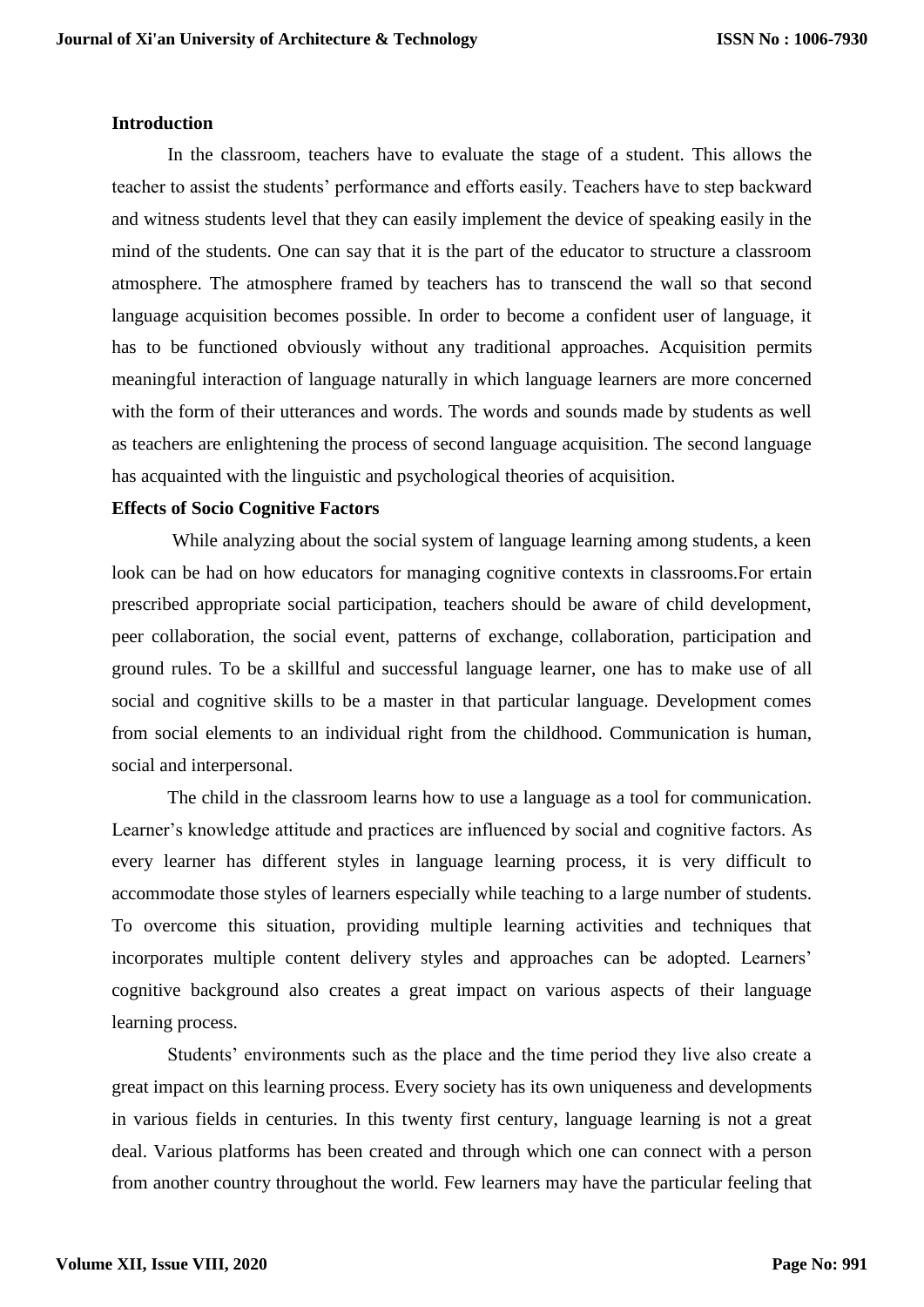the language they speak at home is not similar to the language that they learnt in classroom. Due to this, they do not have enough time to improve their skill on that particular language.

It is the role of the educators to provide opportunities for the students to share their cognitive background, which is more helpful in this whole process where the teachers can clearly see the similarities and differences among students. Through peer collaboration, learners can build on each other's development through turn taking, negotiating and collaboration, justifying and reasoning and so on. Supporting certain ground rules based on learning environment in classrooms constructs cognitive strategy. All these things are done at young age and through the second and foreign language learning.

Socio cognitive theories come with certain concepts such as interaction and feedback, private speech, self-efficiency and scaffolding. Learning a foreign or a second language is still considered to be a complicated and a long process. From this theory, language learning is a social practice which examines language learners as active participants during the whole construction of this language learning process. Some cognitive factors still have a great influence on the success of language learning. To claim the status of proficiency in a particular language, one should make use of one's cognitive skills to become a successful learner.

#### **Socio Cognitive Theory**

Socio cognitive theory is an evolving theory in the field of psychology which has a keen insight of an individual's development through the contribution of the society. It also strongly points out the link between the development of individuals and the culture they belong to. It also insists that the learning of human is widely a social process. The theory was developed by psychologist Lev Vygotsky who strongly believed that the development of an individual's higher order function is based on the culture, parents and caretakers. It has a universal point of view in language learning process. It also examines learners as active participants in the learning process in a social practice.

The theory pressures the communication between emerging people and the culture they live. It is cultivated from the work of seminal psychologist Lev Vygotsky who states that parents, peers, caretakers and the culture were responsible for the growth of an individual's higher order functions. It also emphasizes that how the impact is on an individual in learning and how that certain cognitive beliefs and attitudes disturb the learning process. In his views, each and every function which appeared in the child's cognitive improvement appears in two levels such as social and individual level.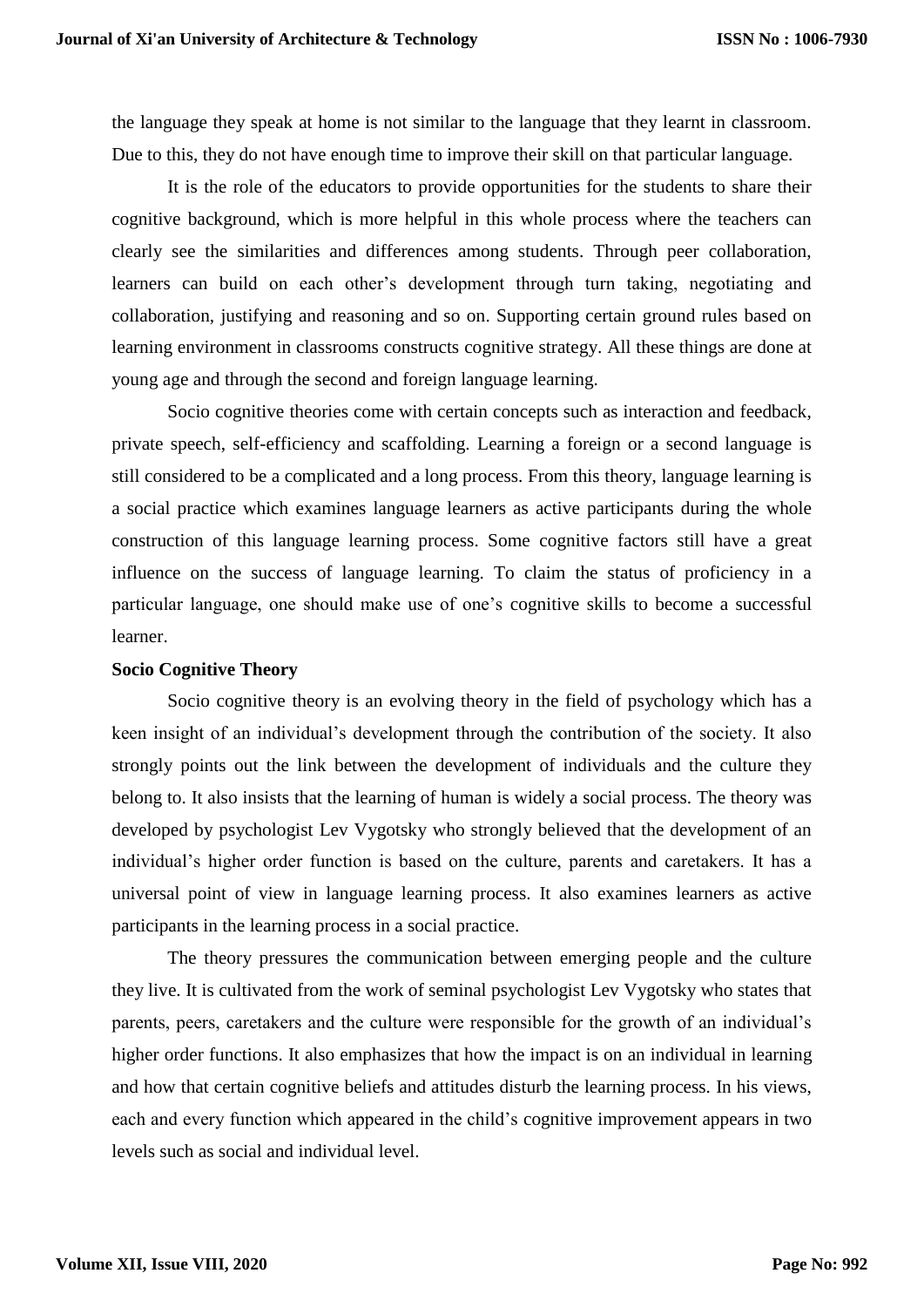The social level usually occurs among people, and the individual level occurs among the learners themselves. Socio cognitive theorists claim that an individual will not be considered in loneliness from their historical and social setting. Consequently, it is essential to have a keen look at the society and the growth occurring at a specified time. This is an emerging theory in psychology that looks at the important contributions that the society make a development of an individual. These factors create a boundless influence on the student's learning.

Socio cognitive theory is very popular in recent times particularly in the field of education. The main concept of this theory is how the mental abilities of a man are moulded with the help of cognitive background and the people they interact with. Vygotsky believed that society, relatives, parents and peers play a vital role in forming that higher level of functioning. Various skills learned by learners in the beginning stage are closely linked with the interactions they make with each other. 'The zone of proximal development' is an important concept in socio cognitive theory, it basically includes all the skills and knowledge that people cannot perform of their own without any proper guidance. This concept is mainly used for cognitive improvement that is formulated to bring the functions which are needed for the student's learning process of students. The way how a student learns can be easily analyzed through this process. Zone of proximal development is for each and every kid who is evolving cognitively.

'Scaffolding' is the term associated with socio cognitive theory. The concept was developed by Burner and it is the process by which an efficient person supports the learners to do a task according to the child's learning ability. It is related with Vygotsky's socio cognitive theory because it is strongly believed that the development of a child is affected by social interaction in learning process. The concept supports the development of mental processes of a child. When the students began to speak within themselves, private speech took place.

Vygotsky views this particular thing as the starting point of all those mental improvements and at this point, higher consciousness is raised. Thus, the concept of scaffolding is also an important one in the theory. Scaffolding is the concept that the learners are provided huge support in their language learning process and such a help is reduced to make the child feel more independent.

'Private speech' is one among these concepts of this theory. Through parents, relatives, siblings, caretakers and with more efficient people, learners gain more information and later they use that information in their private speech. Private speech clearly portrays the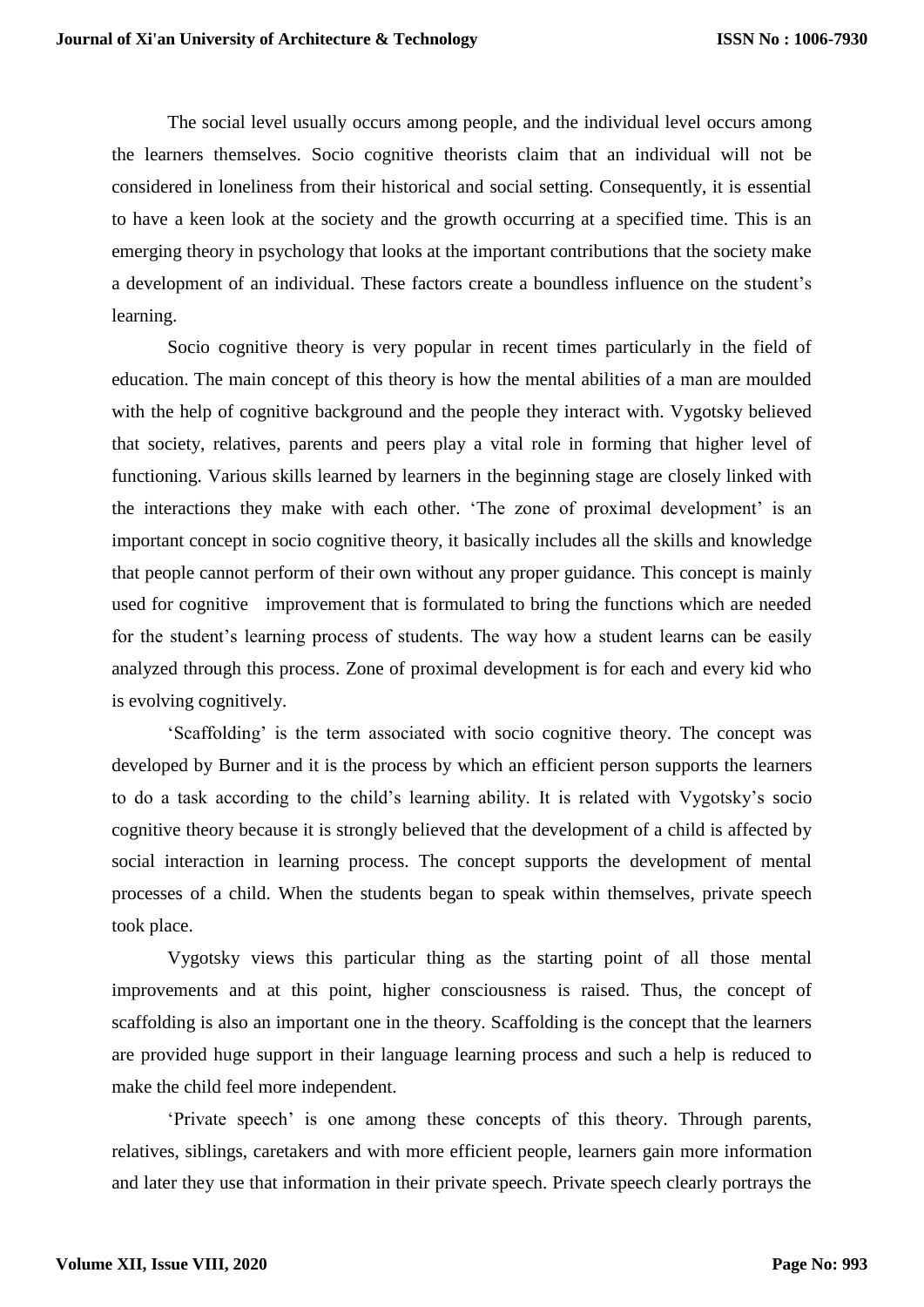usage of knowledge or support given to them to provoke their own path to think and act. Private speech clearly portrays the usage of knowledge or support given to them to provoke their own path to think and act. Private speech is the student's social contact and it develops the inner speech at the end of this process. Thus, the theory brings out numerous ideas which enable learners to practice private speech as it supports them to overcome certain obstacles to pursue in the field success and problem solving.

It can be distinguished into two types. These two speeches act as a key bearer in the process of second language acquisition. First speech is used to connect two or more persons, but the second one varies from the first one where the speech is assessed through communicating with oneself. Vygotsky's concept of 'make-believe play' in socio cognitive theory plays the very important portion in the development of a child. A child evaluates multiple skills and gains some cognitive abilities with the help of make-believe play. In this play, learners act themselves as grown up ones of their own social contact and they make practices as to how they will be in future. A learner is motivated with the help of the play, attitudes and abilities which are prior to the social participation and it also allows learners to practice how they would act in the real world. Moreover, playing this type of roles and practicing these skills are done with the help of others in their own culture.

#### **Socio Cognitive Effects on Second Language Acquisition**

Cognitive propensities impact the way learners participate in the field of education. To involve students efficiently in the language learning process, the duty of the teachers is to know their students and their academic abilities, rather than trusting on ethnic or prior experience with other students of parallel backgrounds. Second language acquisition is the process by which people acquire a language other than mother tongue. The inner link between social contexts and second language acquisition must be noted that the social contexts influence second language proficiency indirectly. The association between social factors and the learners' choice of target language is an inevitable one.

Various aspects connected to learners' first and second language mould their second language learning. All these factors also comprise the linguistic gap between the two languages learned by the students. The level of proficiency in their native language does not include oral and written language. Knowledge of second language learning also plays a vital role in current language learning process. Students are supposed to learn a dialect, and formal register atcollege level is different from their native dialect. This process also involves acquiring speech patterns that may differ from those they are very familiar with a member of a certain social group or community.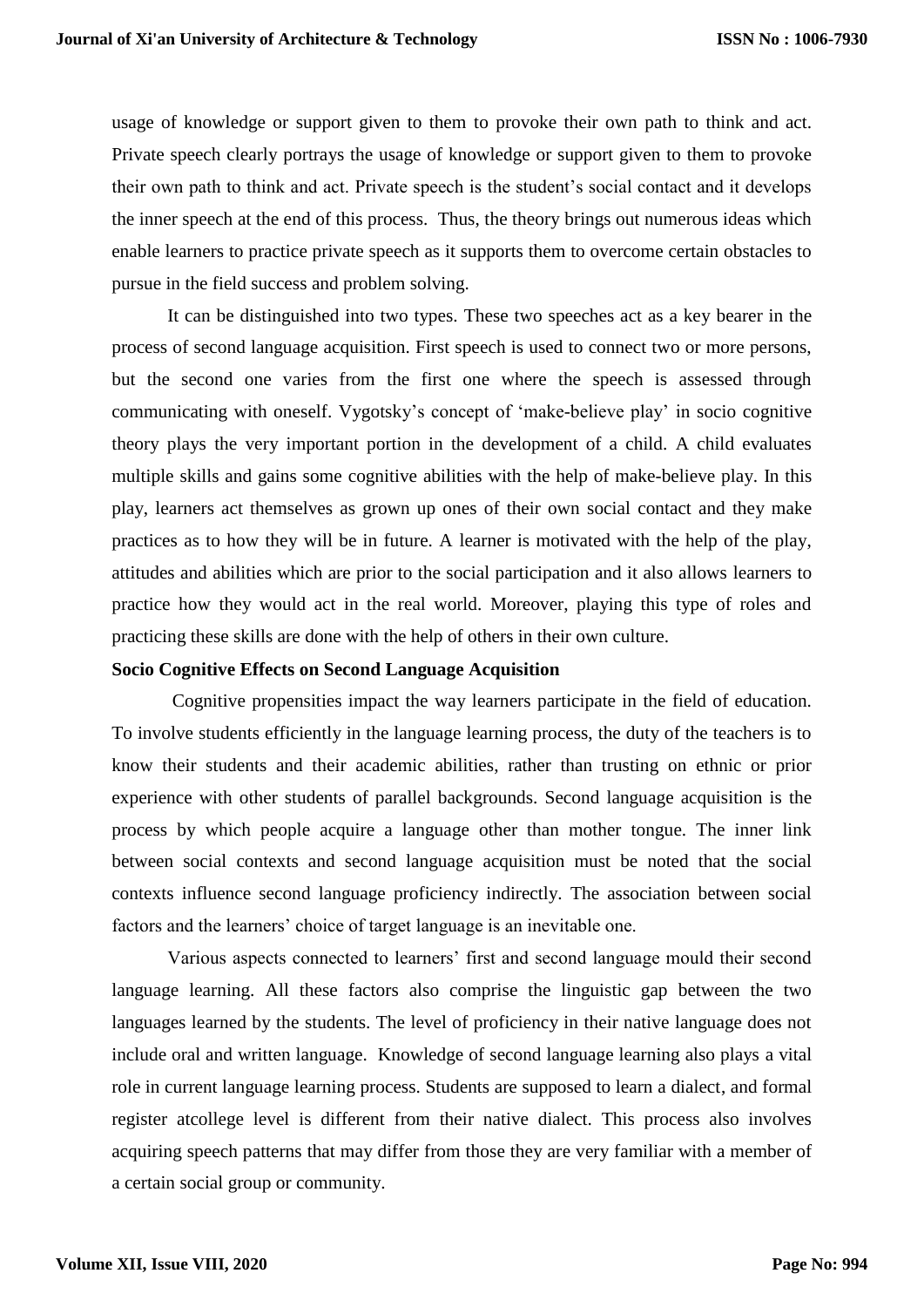The language attitude in the learner, neighbourhood, peer group, the college and the society has an enormous effect on the second language learning process in both positive and negative ways. It is very important that educators and learners understand and examine these types of attitudes. In general, they have to understand that learning a second language does not mean to give up their first language or dialect. Learners from various backgrounds have various goals and needs.

Factors such as the occurrence of role models, peer pressure and the level of support from their family background affect their ability in second language learning process. Adult language learners are greatly influenced especially by peer group. In second language learning, the pressure in peer group frequently underestimates the goals of students which are set by their parents and teachers. The pressure in peer group reduces the interest of the students and their work towards their native language. While working with the students at first year engineering level, one may focus on this peer group influence to bring out a positive image of proficiency in the second language learning process.

Support from family background plays an important role for a successful second language acquisition, parents should show their interest in their child's learning process. Parents should value both the native and the second language the student learns. The educators of second language development have to remember that each and every learner has different social and cognitive background and they have different language learning styles.

In second language acquisition, students focus on different attitudes of a particular language, its speakers, its culture, its social value of learning the language and its use. The positive behavior towards the second language, its culture and the people can enhance language learning process. Moreover, solid reason for learning a second language can have a positive effect even with a negative attitude. Conflicts in attitudes are there when the learners wish to maintain their identity with the first language.

Language is the centre of whole process of education and it is the principal means of social transmissions. Students who cannot cope with the current educational system fail because they do not have adequate proficiency in language. They do not know to communicate and use the knowledge they gained. Through the knowledge of English, language learners can understand and communicate their ideas with students of various countries. Even though students belong to different social background, the common medium of communication can be done with the help of English language.

Countries with multilingual society such as India, the success gained in learning a second language like English can be affected with some socio cognitivefactors. Motivation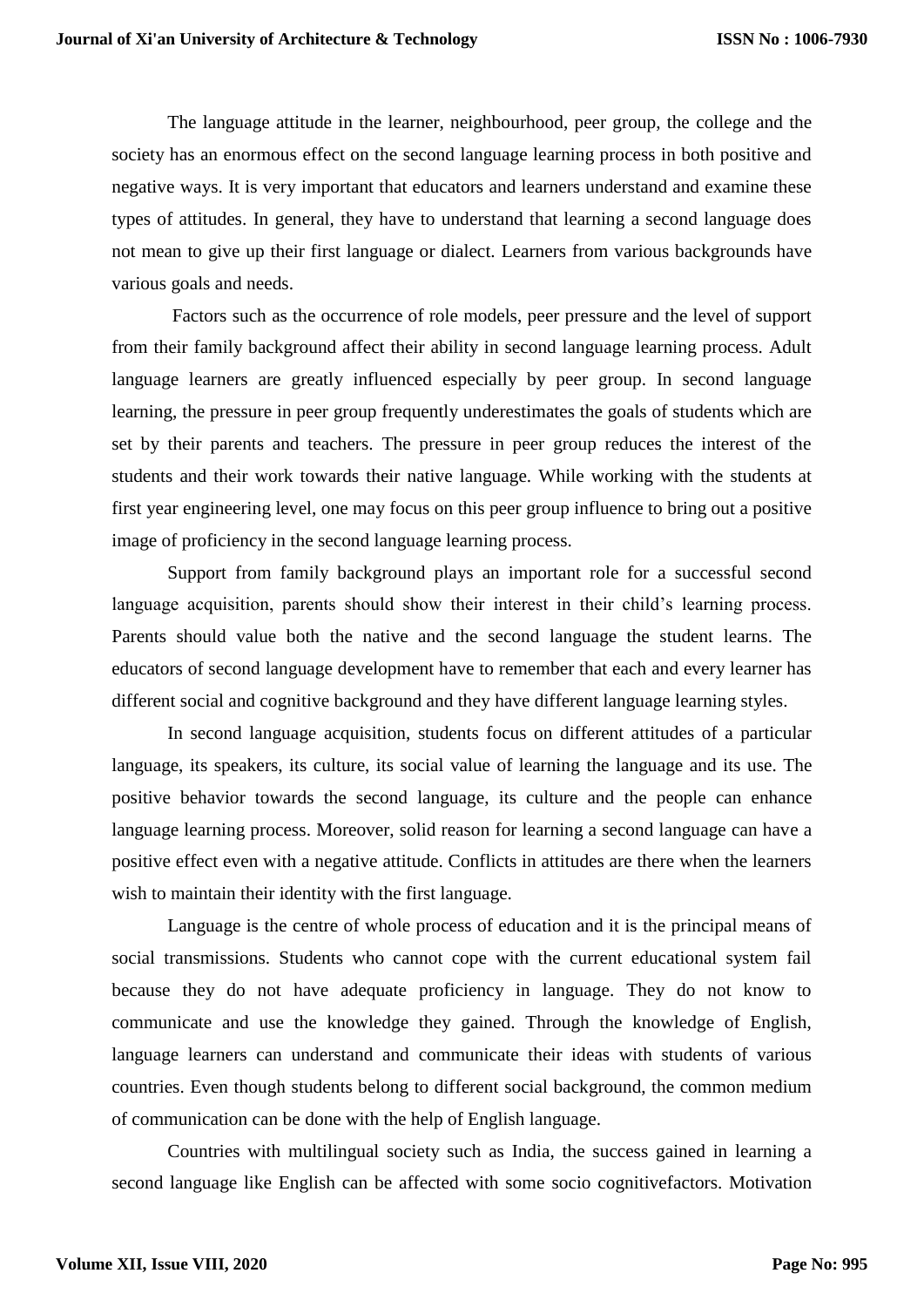plays a vital role in this process where an effective language speaker can be created with the motivation of people in surroundings. This language learning process needs both intrinsic and extrinsic motivations. These socio cognitivefactors also include the place and time where the learners live. The learners should have freedom to learn a language without any barriers, discouragement from the peer group or from families. With the help of frequent practice, the learners can gain fluency in a second language. Socio cognitivefactors are nothing but lifestyles, customs and values that characterize the whole society. The foundation of learning process starts from home, the features of socio cognitivefactors are superior scale forces within societies that touches the feelings, thoughts and behaviors of an individual member of such societies. Socio cognitivefactors include religion, law, language, attitudes, values, family, social organizations and community.

# **The Present Study**

A survey of college students on the basis of rural and urban areas was conducted among the students belonging to rural areas to find out the impact of socio cognitivefactors in their second language acquisition process.A random survey of first year engineering students of Kanyakumari district based on rural and urban background had been conducted among students to find out various ways and means which have to be included in order to make the students speak the language effectively. The study has been made with notable criteria of "Evaluating". For evaluating criteria, the teachers evaluate the students'capability in learning. A total of 120 students fromten different colleges which have varied exposure were taken for survey in order to bring out a better result for the progression of students' cognitive skills and knowledge. The survey had been devised though a valuable questionnaire which contains 24 questionswith four choice to answer such as strongly agree, agree, neutral, disagree and strongly disagreebased on the basic skill of the learners and the involvement of the teachers to develop the cognitive skills. The students were asked to mark the option which states their assessment. The result of this study provides numerous insights for the future learners to make use of the second language appropriately.

| Q.             | <b>Question</b>        |                 | <b>Strongly   Disagree  </b> | Neutral | Agree | <b>Strongly</b> | <b>Total</b> |
|----------------|------------------------|-----------------|------------------------------|---------|-------|-----------------|--------------|
| N <sub>0</sub> |                        | <b>Disagree</b> |                              |         |       | Agree           |              |
|                | Speak fluently without | 51              | 57                           | 10      |       |                 | 120          |

**Table No 1:Response Regarding Evaluating**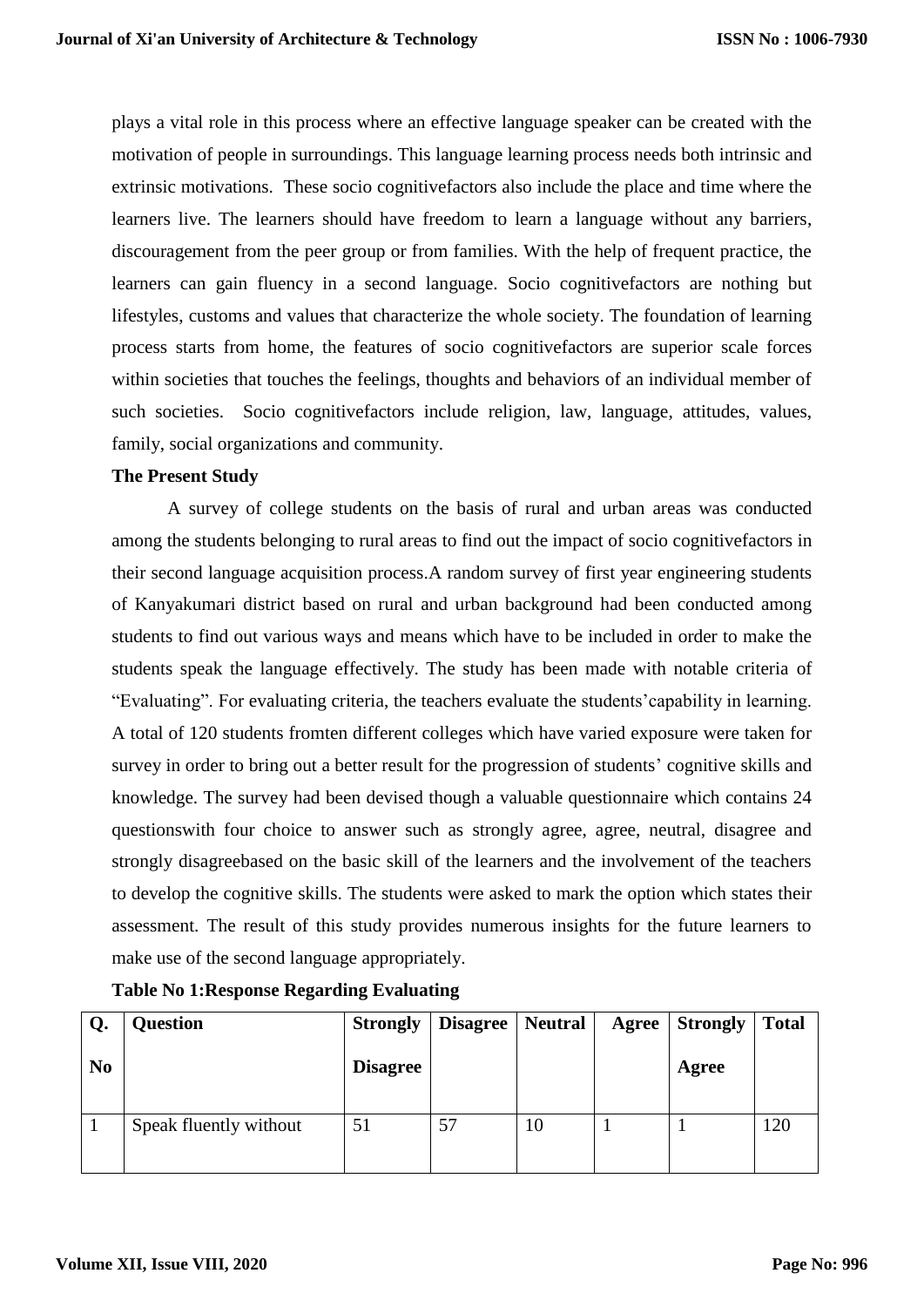|                | grammatical error           |                 |                |                |                |                |     |
|----------------|-----------------------------|-----------------|----------------|----------------|----------------|----------------|-----|
| $\overline{2}$ | Confidence to interact in   | 50              | 61             | $\overline{3}$ | $\overline{4}$ | $\mathbf{1}$   | 120 |
|                | the group discussion        |                 |                |                |                |                |     |
| 3              | Identify difference         | 3               | 17             | 19             | 58             | 23             | 120 |
|                | between the mother tongue   |                 |                |                |                |                |     |
|                | and second language         |                 |                |                |                |                |     |
| $\overline{4}$ | Parents are not motivating  | $\mathbf{1}$    | $\overline{3}$ | 5              | 71             | 40             | 120 |
|                | to acquire second language  |                 |                |                |                |                |     |
| 5              | College environment helps   | 41              | 47             | 11             | 17             | $\overline{4}$ | 120 |
|                | to improve second           |                 |                |                |                |                |     |
|                | language                    |                 |                |                |                |                |     |
| 6              | Imitate the word of teacher | $\overline{58}$ | 43             | $\overline{4}$ | $\overline{5}$ | 10             | 120 |
|                | and can reproduce it        |                 |                |                |                |                |     |

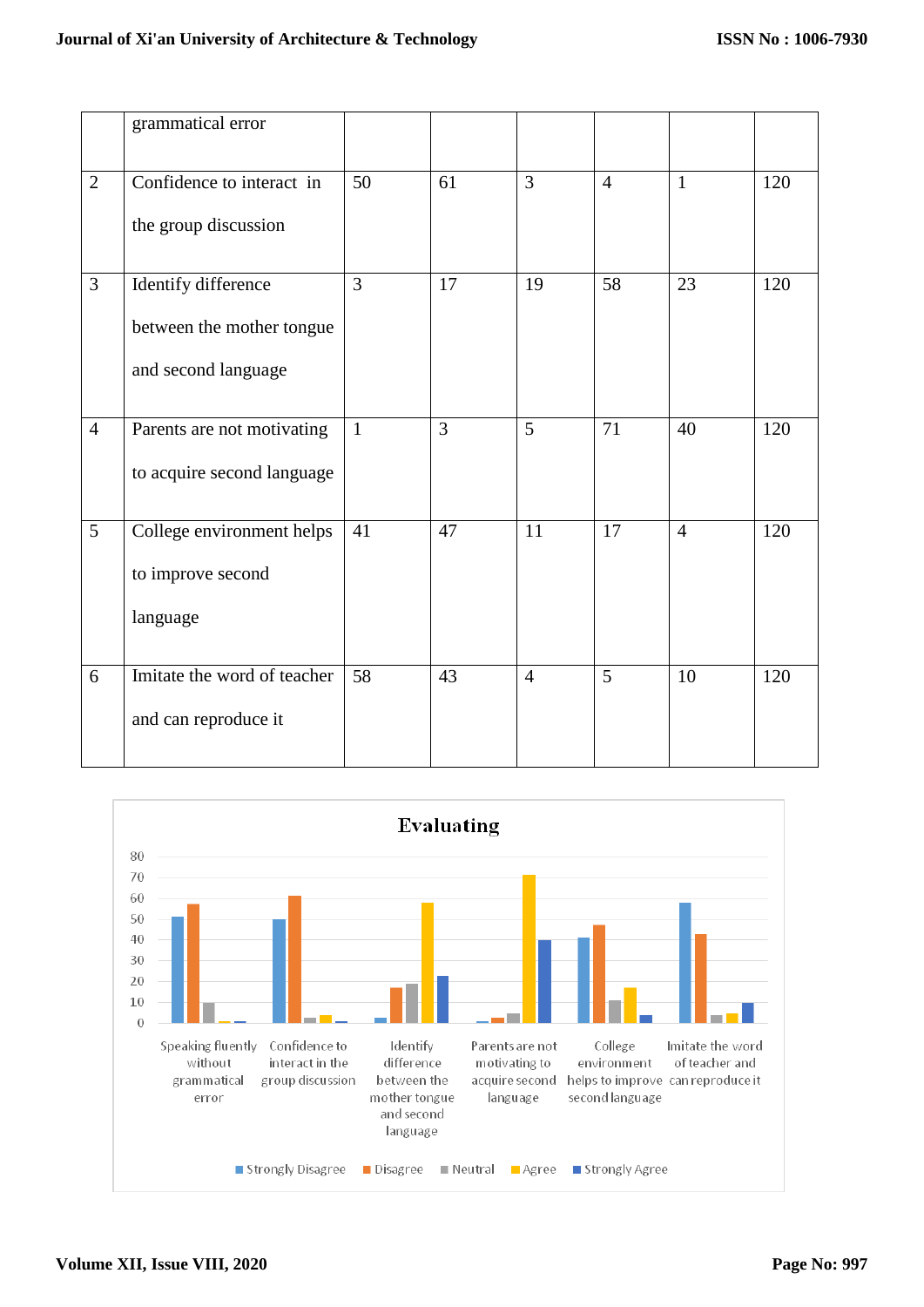#### **Fig. 1Response Regarding Evaluating**

Table 1, Response regarding evaluating shows the overall response of the students under evaluating criteria. Based on this criteria, six statements were given to the students. The first statement under this criteria was 'I am able to speak fluently in English language without grammatical errors'.To that,onestudent strongly agreed, one student agreed and 10 students remained neutral. 57 students disagreed and 51 students strongly disagreed. It show that the learners do not know to speak in English without grammatical errors. The next statement was 'I have confidence to interact in the group discussion'. To this one student strongly agreed, 4 students agreed and 3 students remained neutral. 61 students disagreed and 50 students strongly disagreed. This shows the students dot not have confidence to converse in group discussion. The next statement was 'I can identify the difference between the mother tongue and second language pattern'. To this, 23 students strongly agreed, 58 students agreed and 19 students remained neutral. 17 students disagreed and 3 students strongly disagreed. It reveals that the students have the ability to identify the difference between the mother tongue and target language pattern. The next statement was 'Parents are not motivating me to acquire the second language'. To this statement, 40 students strongly agreed, 71 students agreed and 5 students remained neutral. 3 students disagreed and one student strongly disagreed. The learner feels that they did not get motivation from their parents. The next statement was 'The college environment helps me a lot to improve the second language'. To this statement 4 students strongly agreed, 17 students agreed and11 students remained neutral. 47 students disagreed and 41 students strongly disagreed. This shows that the college environment is not helping the students to develop the second language. The next statement was 'I can imitate the words of the teacher and reproduce it'. To this 10 students strongly agreed, 5 students agreed and 4 students remained neutral. 43 students disagreed and 58 students strongly disagreed. It shows that the learner finds difficult to imitate the words of the teacher.

# **Finding of the Problems**

Cognitive factor is the bond between the brain, language and conduct. It assumes a huge job in language learning. It has both positive and negative impacts in planning, moving and advancing job in learning.Few factors are residential locality, parental education, family income and lack of support from family. All the factors play a vital role in the second language acquisition process. The first problemresidential locality clearly portrays the importance of encouragement and support given by the learners' locality people while acquiring a second language. The inspiration given by these locality people will motivate the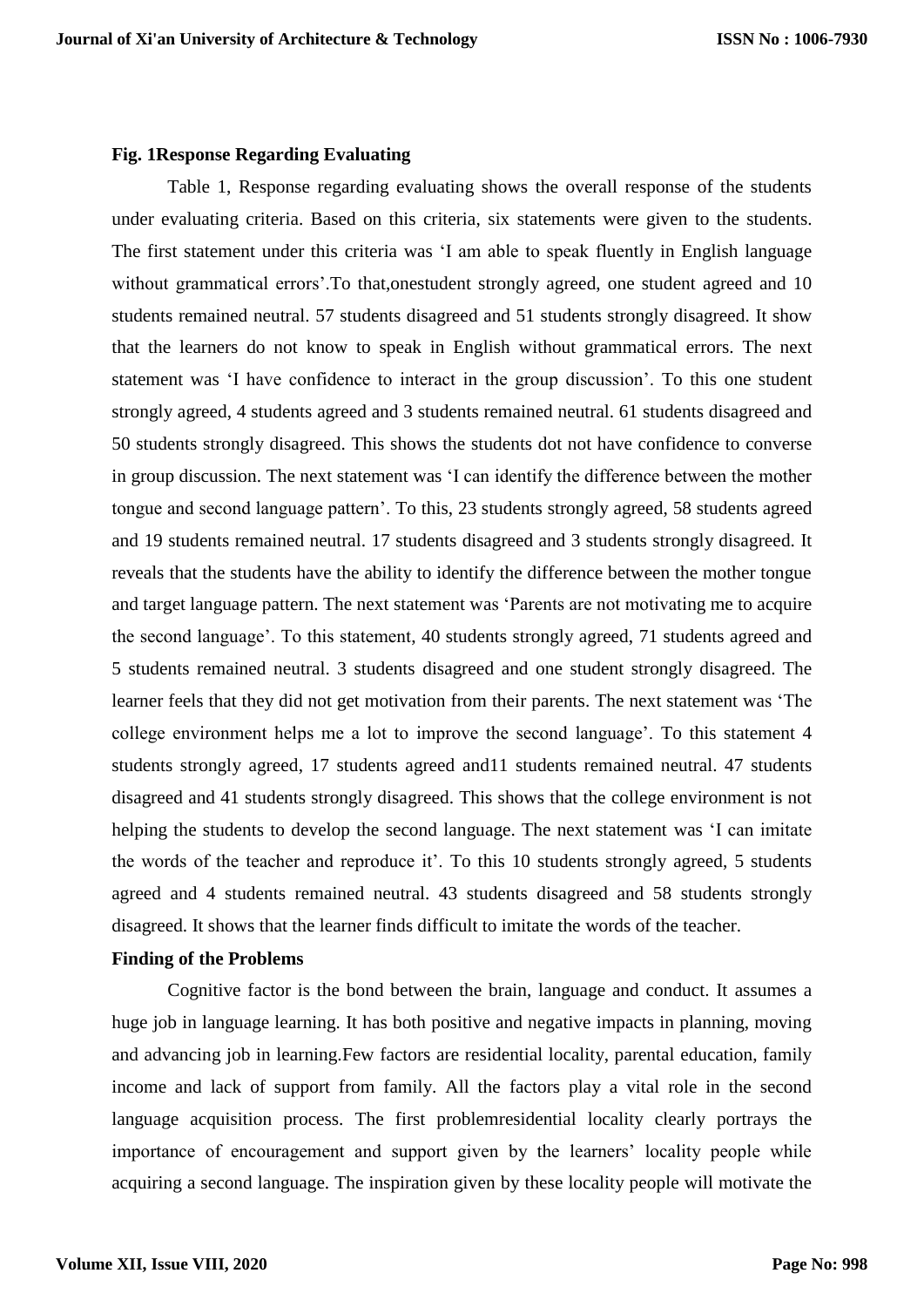learners to learn more about that target language. On the other hand, while the language learners are demotivated by their own society or environment it is hard to become a good speaker in that target language. While researching on these criteria, the researcher was able to identify the difficulties faced by the language learners owing the locality people in the second language acquisition process.

The second factor is parental education. A parent's role in their child's language learning process plays the major role. They play the role of the educators at home. Their interaction with their learners motivates them to attain fluency in the target language. Regular practice given by parents and interacting with their child in that particular target which their child learns will motivate the learners to learn more new things about their second language. This criterian points out that the impact of parental education in the learners' second language learning process.

The third factor is about the learners' family income, Through this study one can easily identify that how the family income of the learners motivates and demotivates them in the second language acquisition process. Participation of the learners in various communicative classes and gathering enough sources with the help of their family's economic status will enhance the learner's knowledge in the target language. Learners' family could provide language learning tool kits to support their learners' learning process. Poor family income could create an impact on their child's dual language learning process which is analyzed in this study.

The next is lack of support from the learners' family. Parents and families are the key to hold high expectations and the support for language development for dual language learners. Families and parents promote positive experiences for these language learners by emphasizing their strengths, which include their cognitive and linguistic strengths. Without the support of the family, it is impossible for a language learner to be an efficient speaker in their second language.

#### **Activities to promote Learning Skills**

Evaluating is a criteria in which the language skills are evaluated and use it in language classroom. Games are extraordinary devices to educate English to students. Students can practice such colossal quantities of things like Rules, motivation, self-confidents, peer learning, etc. They have to use their language aptitudes to mastermind, cooperate and produce associations in order to disregard the debilitating homeroom. The learners should have a nice study hall air among them in order to learn things. Anything is possible with concordance. So that, the language instructors can direct companion games like making tests, puzzles,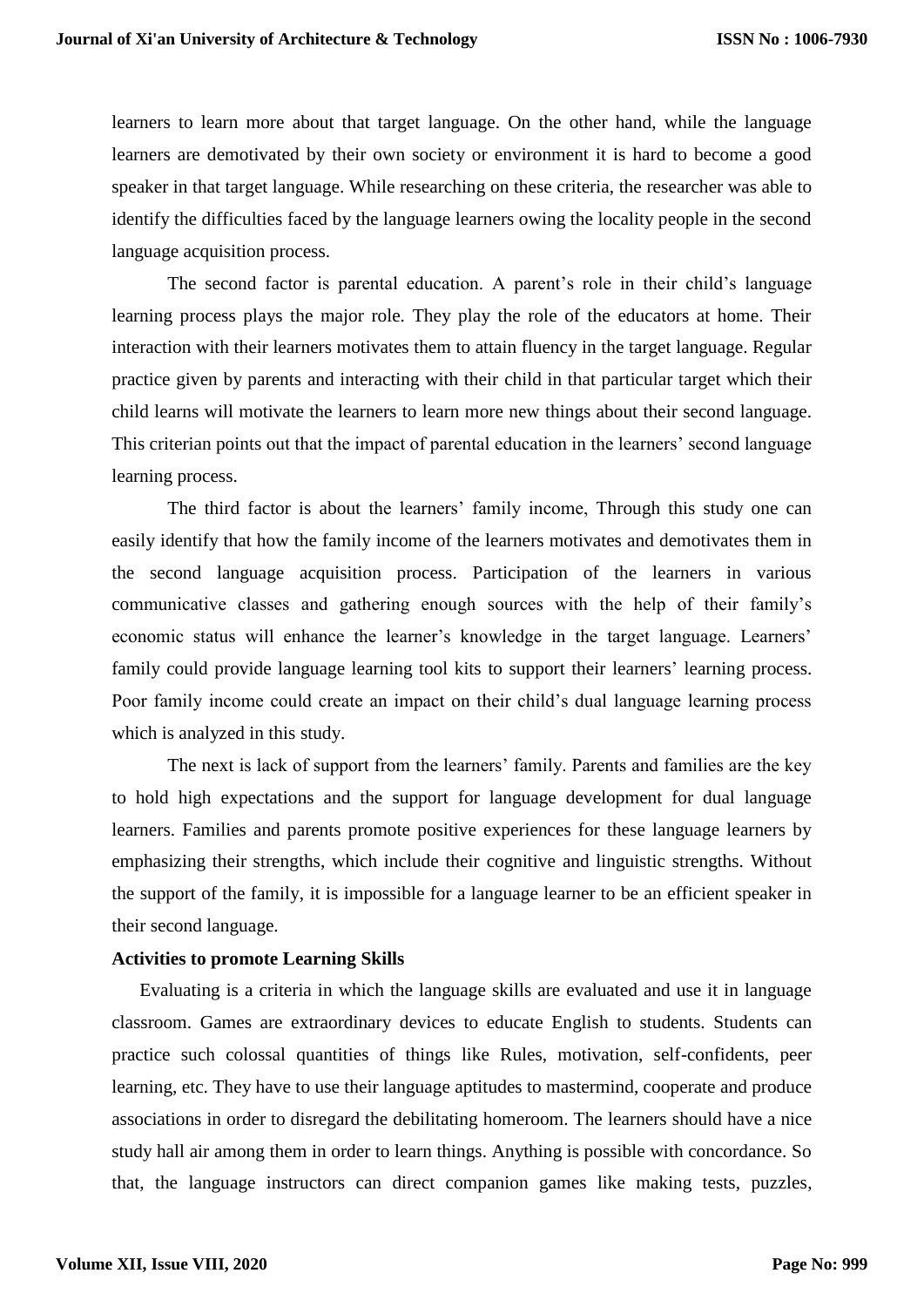questions, understanding dramatization, play, and so forth. Debate is a proper contention or debate between two rival groups. The rival group proposes or assaults a given suggestion in a progression of discourse. Both the groups are permitted equivalent time for the introduction of the subject. It is a strategy for an officially introducing a contention in very much taught way. In a conventional discussion, there are sure guidelines to be trailed by the members. Discussion centers around a proposed answer for a specific issue. The principal point of the investigation of discussion as a strategy is to build up the capacity of the students to improve the skill. Discussion centres upon the human interests. Hot issues can be contended through the discussion. It additionally gives certain measure of roundabout conflict over the subject. It is one of best convincing procedures for convincing the understudies to impart openly in the class.

In this development, students start to consider the requests they are most likely going to hear at interviews. They get a chance to share their experiences and start to talk about what makes for shrewd reactions at a gathering. Extraordinary gathering capacities are dire for every auxiliary school understudy to learn. Any action they apply for will incorporate a kind of meeting process, so the students should be prepared.

Conversation strategies are a variety of social events for open-completed, network arranged exchange of considerations between an instructor and understudies or among students with the ultimate objective of encouraging understudies considering, learning, basic reasoning, understanding, or academic appreciation. Individuals present different points of view, respond to the contemplations of others, and consider their own specific musings with an ultimate objective to collect their understanding, appreciation, or explanation of the current issue.

#### **Conclusion**

Language learning implies the process of learning a language. Language can be learned through any mode of communication. Students learn language in classrooms, teachers teach English language to students with the help of text materials or any other sources. Teaching English language is essential in every college for the development and enhancement of student's academic phase of life. The acquisition of second language develops every student to acquire a new language. Second language can be easily gained by student's who use language skills effectively in education as well as any field of communication. Moreover, this study also analyses socio cognitive factors which have been experienced by first year engineering students. The objective of this study is to bring out the difficulties faced by the students regarding few socio cognitive factors in the ELT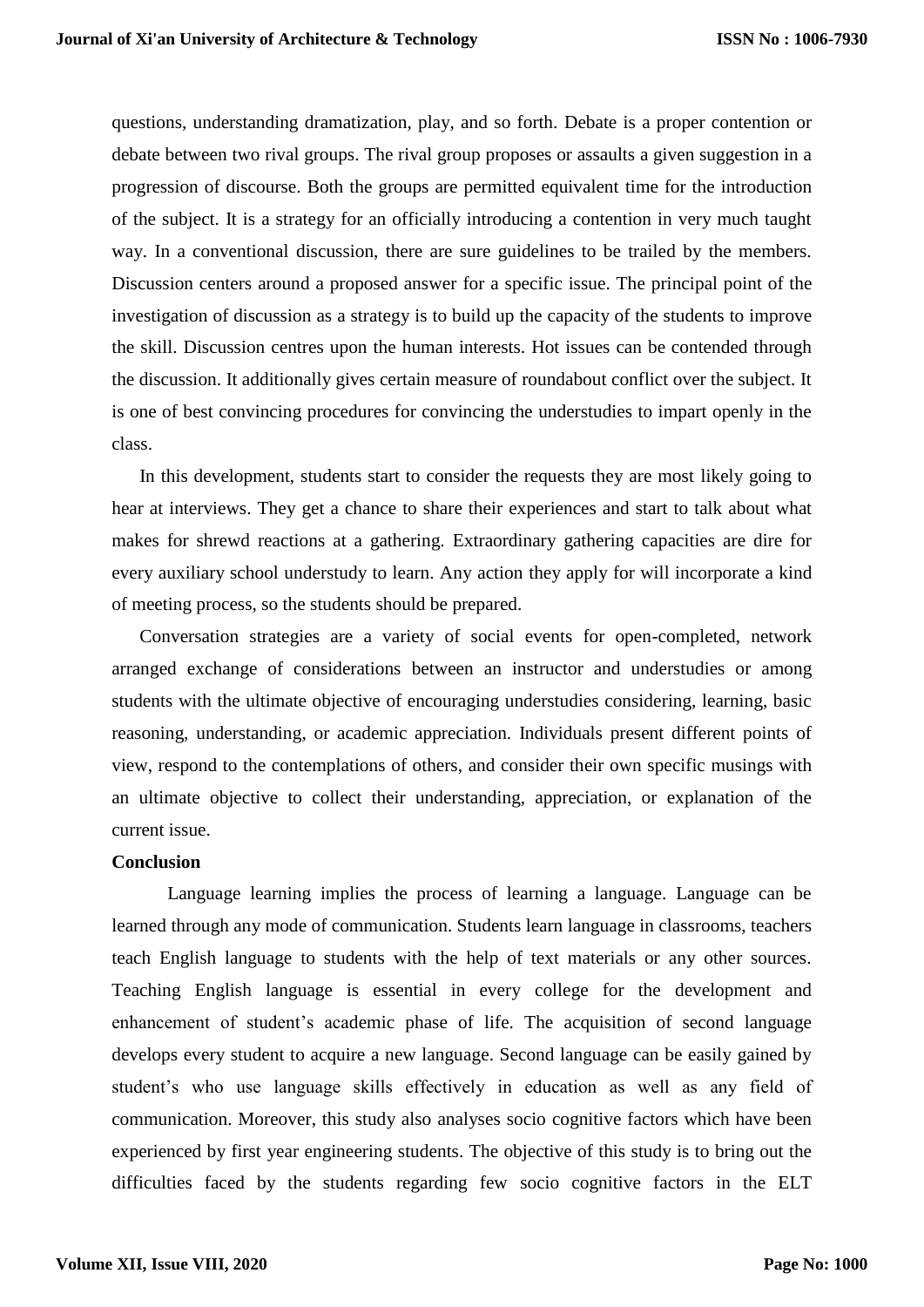classrooms. With the help of this analysis done on first year engineering students, possibilities are there to find a solution for the betterment of students especially in the ELT classrooms.

# **References**

- A. Delbio, Dr. M. Ilankumaran, "Learner Centred Psychological Principles in Acquiring the Second Language" The International Journal of Analytical and Experimental Modal Analysis (IJAEMA) UGC CARE listed Journal, vol. XII, no. VII, July, 2020, pp. 227- 235, ISSN-0886-9367 (Online)
- A. Delbio, Dr. M. Ilankumaran, "Methods of Second Language Teaching And Learning" The International Journal of Analytical and Experimental Modal Analysis (IJAEMA) UGC CARE listed Journal, vol. XII, no. VII, July, 2020, pp. 236-243, ISSN-0886- 9367 (Online)
- A. Delbio, Dr. M. Ilankumaran, "Paradigms of Second Language Acquisition: A Neurolinguistic Perspective" International Journal of Recent Technology and Engineering(IJRTE) (Scopus Indexed) with IF 5.92, vol.8 no 1C2, May 2019, pp. 1019-1024, ISSN: 2277-3878
- A. Delbio, Dr. M. Ilankumaran, "Second Language Acquisition Through Neurolinguistic Programing: A Psychoanalytic Approach" International Journal of Engineering and Technology (IJET) (Scopus Indexed), vol.7 no 4.36, Nov. 2018, pp. 624-629, ISSN: 2227-524X
- A. Delbio, Dr. M. Ilankumaran, Dr. R. Abilasha, "Empowering the Learners with Second Language Skills through Psychological Aspects" International Journal of Recent Technology and Engineering(IJRTE) (Scopus Indexed) with IF 5.92, vol.8 no 1C2, May 2019, pp. 1025-1031, ISSN: 2277-3878
- A. Delbio, Dr. R. Abilasha, Dr. M. Ilankumaran, "Second Language Acquisition and Mother Tongue Influence of English Language Learners – A Psycho Analytic Approach" International Journal of Engineering and Technology (IJET) (Scopus Indexed), vol.7 no 4.36, Nov. 2018, pp. 497-500, ISSN: 2227-524X
- Abilasha R & Ilankumaran M. "New Trends in English Language Teaching. A Novel perspective". *International Journal on Studies in English Language and Literature (IJSELL)*, vol.2, no.11, (2014), pp. 46-52.
- Annoussamy, David. *Psychological Aspects of Language Acquisition.* Journal of the Indian Academy of Applied Psychology, vol. 32, no. 2, Feb. 2006, 84.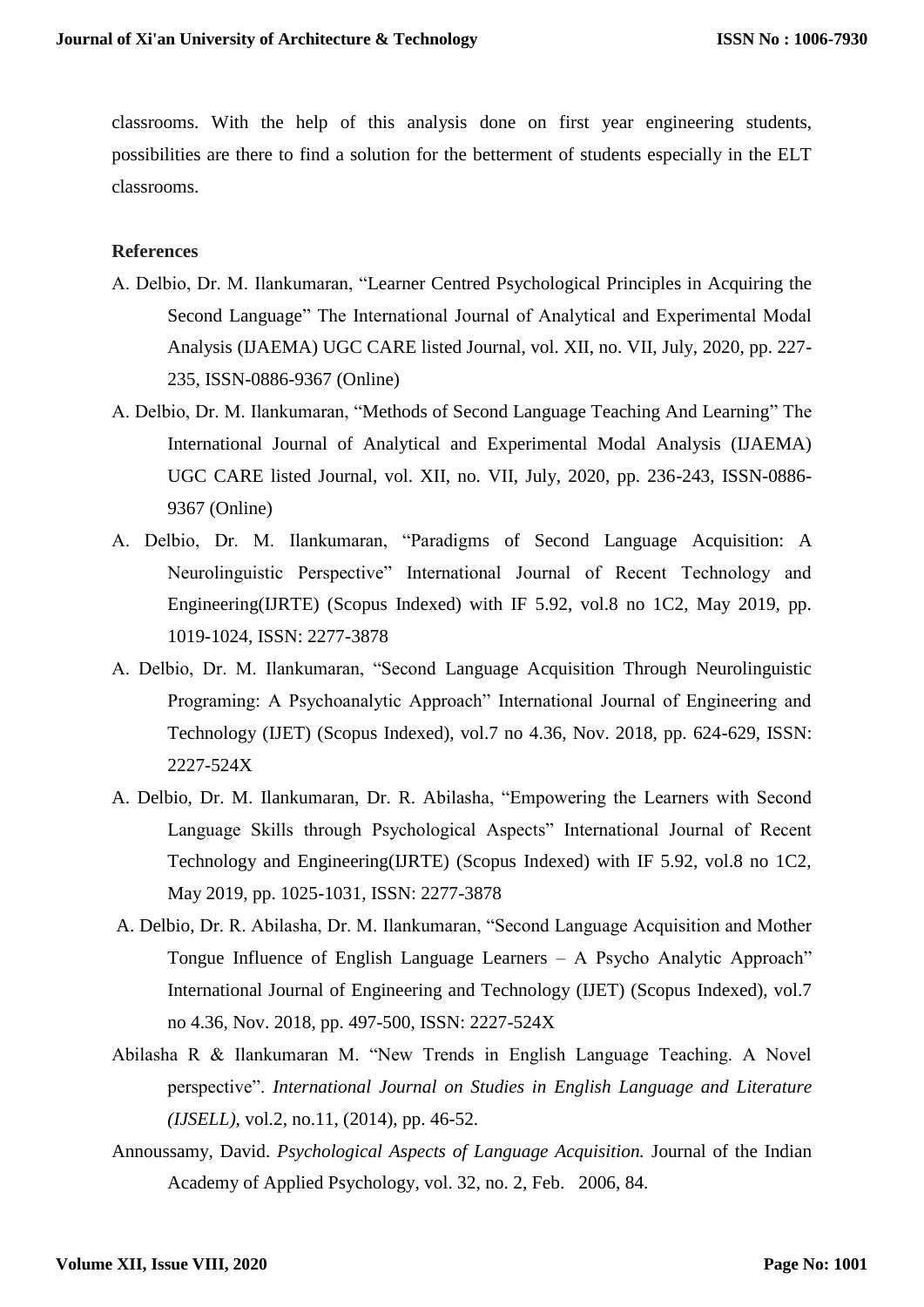- Dr. R. Abilasha, Dr. M. Ilankumaran, "A Dynamic Change in The System of Education Owing to The Pandemic Episode - A Study on Post Covid-19 Lockdown in Indian Context" The International Journal of Analytical and Experimental Modal Analysis (IJAEMA) UGC CARE listed Journal, vol. XII, no. VII, July, 2020, pp. 170-176, ISSN-0886-9367 (Online)
- Dr. R. Abilasha, Dr. M. Ilankumaran, "Business English: The Quintessence of the Corporate World" International Journal of Engineering and Technology (IJET) (Scopus Indexed), vol.7 no 4.36, Nov. 2018, pp. 608-612, ISSN: 2227-524X
- Dr. R. Abilasha, Dr. M. Ilankumaran, "The Role of Media in Enhancing Communicative Competence of the Learners at Tertiary Level – An Analytical Study" International Journal of Engineering and Technology (IJET) (Scopus Indexed), vol.7 no 4.36, Nov. 2018, pp. 655-659, ISSN: 2227-524X
- Field, J. *Psycholinguistics: A resource book for students.* NY.2003. Forrester, J.F. *Teaching without Lecturing,* OUP. 1970.
- G. Alamelu, Dr. M. Ilankumaran, "Optimizing Second Language Learning in Engineering Classrooms by Implementing Activity Based Instruction and Spaced Repetition System" The International Journal of Analytical and Experimental Modal Analysis (IJAEMA) UGC CARE listed Journal, vol. XII, no. VII, July, 2020, pp. 200-207, ISSN-0886-9367 (Online)
- G. Alamelu, Dr. M. Ilankumaran, "The Effects of Reinforced Learning in Language Acquisition and Cognitive Process: A Study" International Journal of Recent Technology and Engineering(IJRTE) (Scopus Indexed) with IF 5.92, vol.8 no 1C2, May 2019, pp. 1014-1018, ISSN: 2277-3878
- G. Alamelu, Dr. M. Ilankumaran, "Written Language Versus Spoken Language: A Comparative Study" The International Journal of Analytical and Experimental Modal Analysis (IJAEMA) UGC CARE listed Journal, vol. XII, no. VII, July, 2020, pp. 185- 194, ISSN-0886-9367 (Online)

https://www.cdl.org/articles/learner-centered-psychological-principles/

- K. Jeya Gowri, Dr. M. Ilankumaran, "The Role of Students in Transition from School to College: Different Challenges in ELT" International Journal of Engineering and Technology (IJET) (Scopus Indexed), vol.7 no 4.36, Nov. 2018, pp. 630-635, ISSN: 2227-524X
- K. Jeya Gowri, Dr. M. Ilankumaran, Dr. R. Abilasha, "Teaching Activities Enhance Speaking Skills: A Study based on Transitional Students in Tamil Nadu" International Journal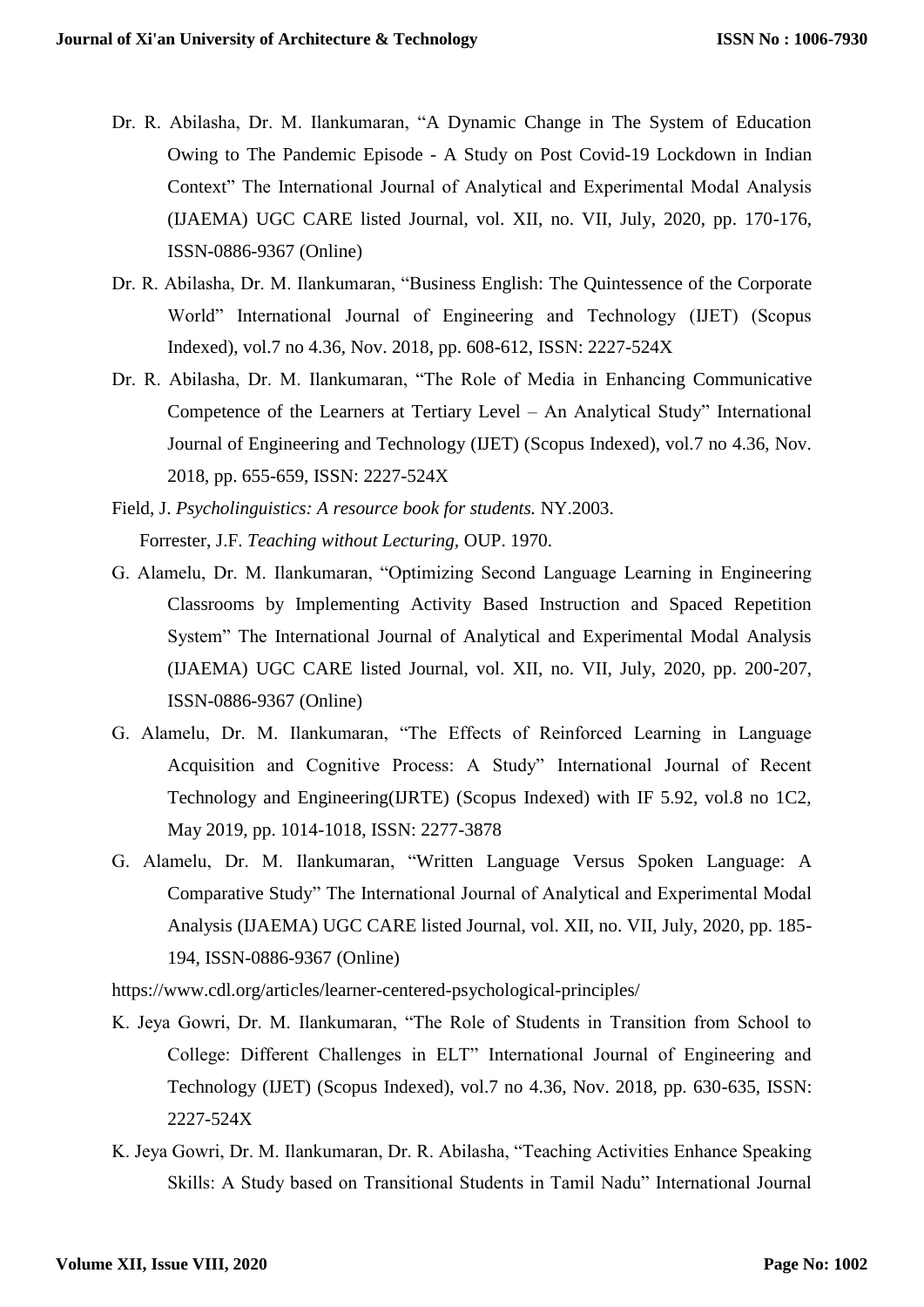of Recent Technology and Engineering(IJRTE) (Scopus Indexed) with IF 5.92, vol.8 no 1C2, May 2019, pp. 1032-1038, ISSN: 2277-3878

- K. Jeya Gowri, Dr. R. Abilasha, Dr. M. Ilankumaran, "Enriching Cognizance at the Tertiary Level Students During Transition" International Journal of Engineering and Technology (IJET) (Scopus Indexed), vol.7 no 4.36, Nov. 2018, pp. 665-668, ISSN: 2227-524X
- P. Deepa, Dr. M. Ilankumaran, "Teaching Poetry Enhances Speaking Skills An Analysis based on Select Poems" International Journal of Engineering and Technology (IJET) (Scopus Indexed), vol.7 no 4.36, Nov. 2018, pp. 619-623, ISSN: 2227-524X
- Prabhu, N. S. *Second Language Pedagogy,* OUP. 1987.
- Rivers, W. M, *Communicating Naturally in a Second Language*, CUP, 1983.
- S. Sajna Beevi, R. Abilasha, Dr. M. Ilankumaran, "Neurolinguistic Factors in English Language Learning: A Cognitive based Study " International Journal of Recent Technology and Engineering(IJRTE) (Scopus Indexed) with IF 5.92, vol.8 no 1C2, May 2019, pp. 1051-1058, ISSN: 2277-3878
- S. Sreena, Dr. M. Ilankumaran, "Action Plans for The Teachers to Achieve The Goal of Speaking Skills of The Learners in an ELT Classroom" The International Journal of Analytical and Experimental Modal Analysis (IJAEMA) UGC CARE listed Journal, vol. XII, no. VII, July, 2020, pp. 106-112, ISSN-0886-9367 (Online)
- S. Sreena, Dr. M. Ilankumaran, "Developing Productive Skills through Receptive Skills A Cognitive Approach" International Journal of Engineering and Technology (IJET) (Scopus Indexed), vol.7 no 4.36, Nov. 2018, pp. 669-673, ISSN: 2227-524X
- S. Sreena, Dr. M. Ilankumaran, "Developmental Speaking as A Strategy to Enhance Communicative Skills – A Cognitive Based Approach" International Journal of Engineering and Technology (IJET) (Scopus Indexed), vol.7 no 4.36, Nov. 2018, pp. 613-618, ISSN: 2227-524X
- S. Sreena, Dr. M. Ilankumaran, "Learning Strategies for Cognitive Development to Enhance the Speaking Skills in Second Language" International Journal of Recent Technology and Engineering(IJRTE) (Scopus Indexed) with IF 5.92, vol.8 no 1C2, May 2019, pp. 1045-1050, ISSN: 2277-3878
- S. Sreena, Dr. M. Ilankumaran, "The Basic Priniciples of Speaking Techniques: A Study based on the Types of Performance in a Classroom" International Journal of Recent Technology and Engineering(IJRTE) (Scopus Indexed) with IF 5.92, vol.8 no 1C2, May 2019, pp. 1059-1065, ISSN: 2277-3878